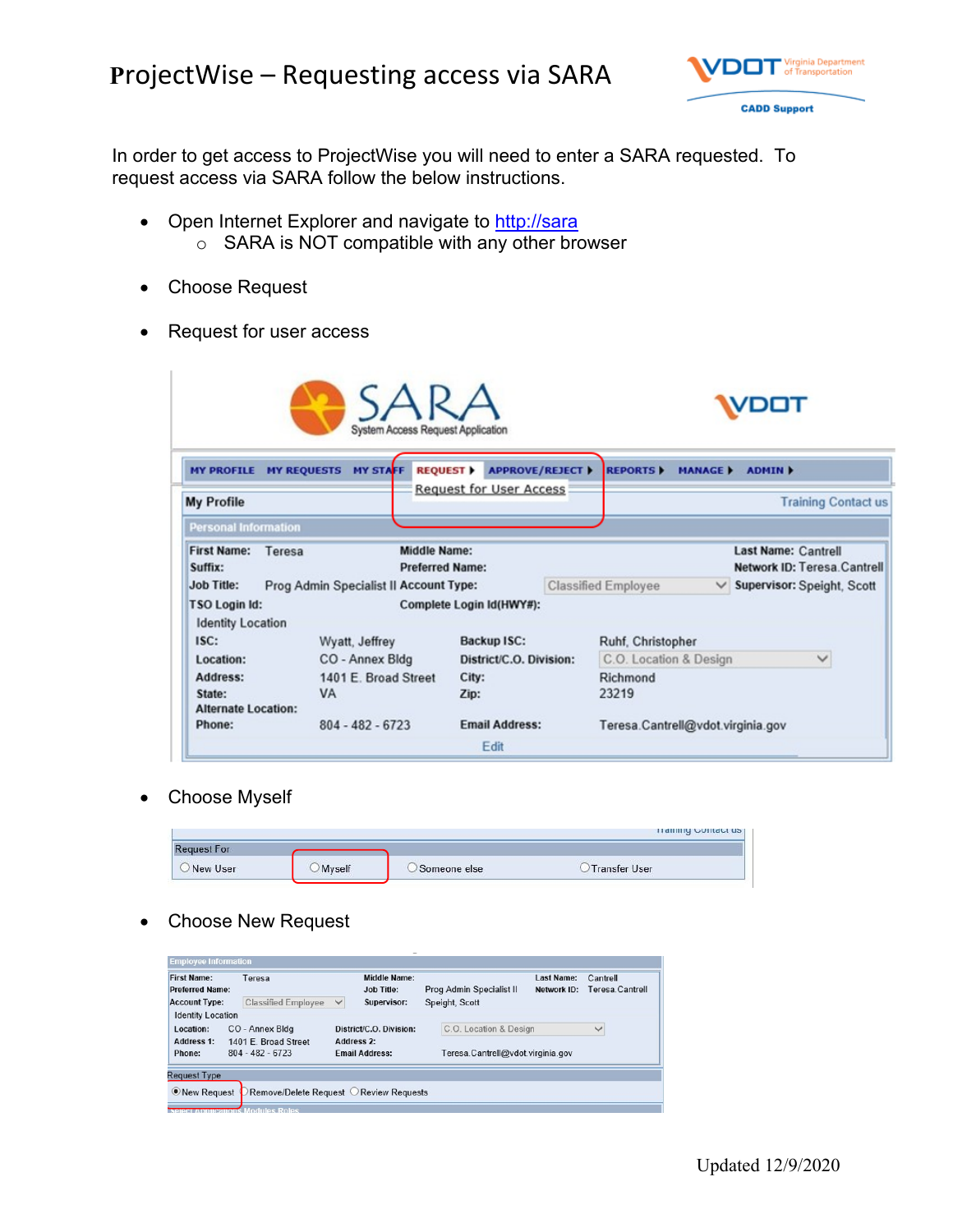

• Select Request Type – Choose Network Account/Application

| <b>Select Request Type:</b> | No |  |
|-----------------------------|----|--|
|                             |    |  |

• Select Application – Choose ProjectWise

| <b>Select Application:</b> |  |  |
|----------------------------|--|--|
| Nau Daausst                |  |  |

- In the pop-up 'Enter ProjectWise request access details' you will need to get the information from your supervisor if you are unsure of what to enter
	- o Module Choose New User Account
	- $\circ$  District Choose the District in which you are located
	- $\circ$  Group If you are unsure then speak to your supervisor
	- o Role/Access Level Leave this as 'User'
		- **If you choose 'Administrator' then your access will be rejected and** you will need to enter in a new SARA request
	- o Hit Continue

| <b>Enter ProjectWise request access details:</b> |                           |                                                                   |                                                |                                                       |
|--------------------------------------------------|---------------------------|-------------------------------------------------------------------|------------------------------------------------|-------------------------------------------------------|
| Module:<br><b>District</b>                       | <-select-><br><-select--> | $\check{ }$                                                       | <b>Role/Access Level:</b><br><b>UPC Number</b> | Note: Hold down CTRL key to<br>coloct multiple reloc- |
| Group                                            | <-select-->               | $\check{ }$                                                       | <b>Project Manager:</b>                        | م                                                     |
| <b>SubFolder</b>                                 |                           |                                                                   |                                                |                                                       |
| <b>System approvers information</b>              |                           |                                                                   |                                                |                                                       |
| <b>Primary Approver</b>                          |                           | <b>Backup Approver</b>                                            |                                                |                                                       |
| Name: Teresa Cantrell                            |                           | Name: Cassandra.Goodnough                                         |                                                |                                                       |
|                                                  |                           | Division: C.O. Location & Design Division: C.O. Location & Design |                                                |                                                       |
| Phone: 804-482-6723                              |                           | Phone: 804-729-6494                                               |                                                |                                                       |
|                                                  |                           | Continue                                                          | Cancel<br>Reset                                |                                                       |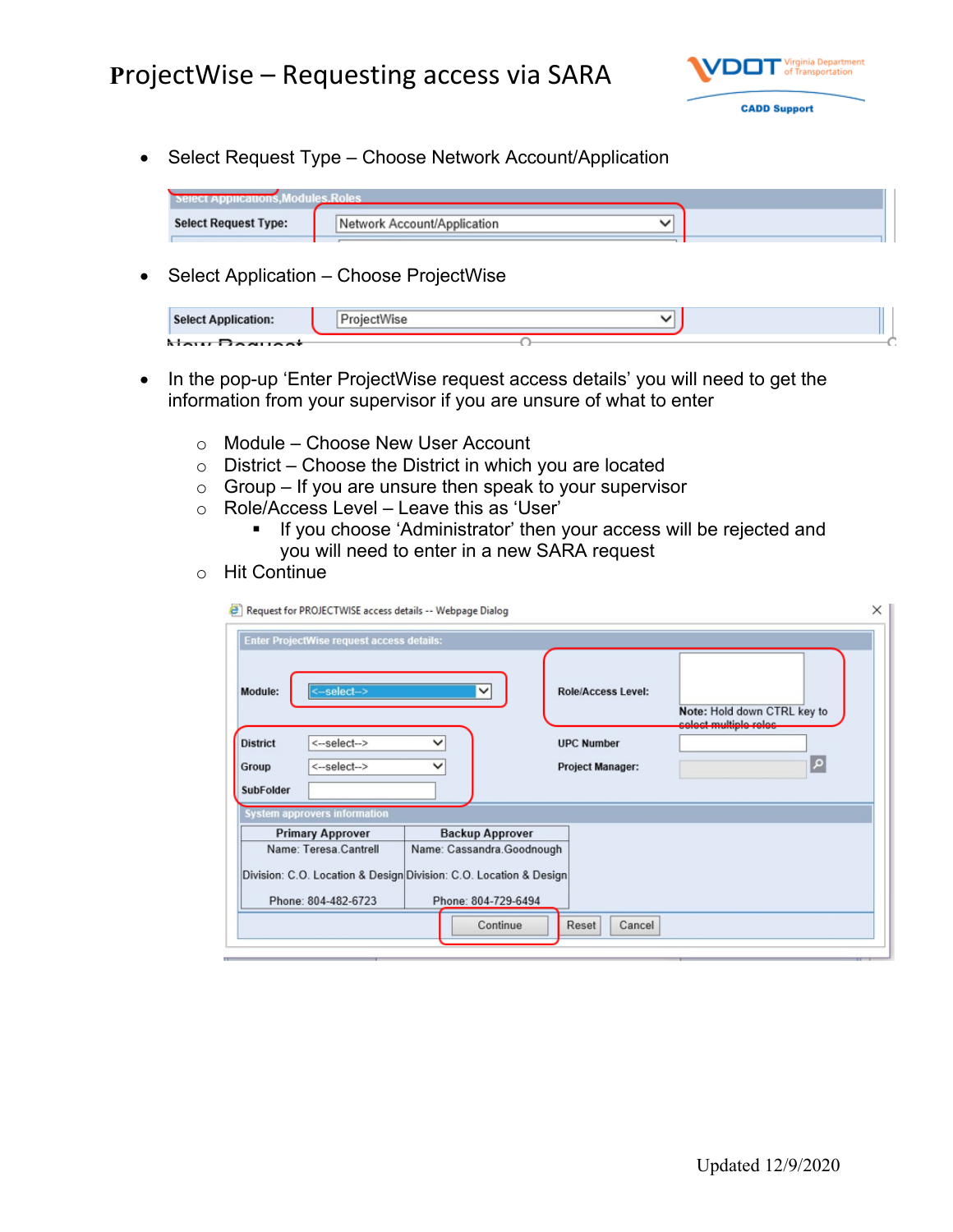

Once you hit Continue you will see what you are requesting access for

| <b>Select Request Type:</b> | Network Account/Application  | $\checkmark$ |
|-----------------------------|------------------------------|--------------|
| <b>Select Application:</b>  | ProjectWise                  | $\checkmark$ |
| <b>Select Module:</b>       | <b>NEW User Account</b>      | $\checkmark$ |
| <b>Role/Access Level:</b>   | Administrator<br><b>User</b> |              |

- Click the calendar next to start date choose today's date
- Click 'Add to List'

| $\sim$<br><b>Start Date:</b>      | 01-03-2020 | $\Box$ |  |
|-----------------------------------|------------|--------|--|
| <b>Module List</b><br>Add To List |            |        |  |

Click 'Submit Request'

| <b>Myself</b><br>Classified Employee<br>$\checkmark$<br>CO - Annex Bldg<br>1401 E. Broad Street<br>$804 - 482 - 6723$<br><b>Select Applications, Modules, Roles</b><br>Network Account/Application<br><-select-><br><-select-> | Someone else<br><b>Middle Name:</b><br><b>Job Title:</b><br>Supervisor:<br>District/C.O. Division:<br>Address 2:<br><b>Email Address:</b><br>● New Request ○ Remove/Delete Request ○ Review Requests | Prog Admin Specialist II<br>Speight, Scott<br>C.O. Location & Design<br>Teresa.Cantrell@vdot.virginia.gov<br>v<br>v | <b>O</b> Transfer User<br><b>Last Name:</b><br>Network ID: | Cantrell<br>Teresa.Cantrell<br>$\checkmark$ |
|--------------------------------------------------------------------------------------------------------------------------------------------------------------------------------------------------------------------------------|------------------------------------------------------------------------------------------------------------------------------------------------------------------------------------------------------|---------------------------------------------------------------------------------------------------------------------|------------------------------------------------------------|---------------------------------------------|
|                                                                                                                                                                                                                                |                                                                                                                                                                                                      |                                                                                                                     |                                                            |                                             |
|                                                                                                                                                                                                                                |                                                                                                                                                                                                      |                                                                                                                     |                                                            |                                             |
|                                                                                                                                                                                                                                |                                                                                                                                                                                                      |                                                                                                                     |                                                            |                                             |
|                                                                                                                                                                                                                                |                                                                                                                                                                                                      |                                                                                                                     |                                                            |                                             |
|                                                                                                                                                                                                                                |                                                                                                                                                                                                      |                                                                                                                     |                                                            |                                             |
|                                                                                                                                                                                                                                |                                                                                                                                                                                                      |                                                                                                                     |                                                            |                                             |
|                                                                                                                                                                                                                                |                                                                                                                                                                                                      |                                                                                                                     |                                                            |                                             |
|                                                                                                                                                                                                                                |                                                                                                                                                                                                      |                                                                                                                     |                                                            |                                             |
|                                                                                                                                                                                                                                |                                                                                                                                                                                                      |                                                                                                                     |                                                            |                                             |
|                                                                                                                                                                                                                                |                                                                                                                                                                                                      |                                                                                                                     |                                                            | <b>Submit Request</b>                       |
|                                                                                                                                                                                                                                |                                                                                                                                                                                                      |                                                                                                                     |                                                            |                                             |
|                                                                                                                                                                                                                                |                                                                                                                                                                                                      |                                                                                                                     |                                                            |                                             |
|                                                                                                                                                                                                                                |                                                                                                                                                                                                      |                                                                                                                     |                                                            |                                             |
|                                                                                                                                                                                                                                |                                                                                                                                                                                                      | $\Box$                                                                                                              | <b>Role Name Effective Date</b><br><b>Module Name</b>      | <b>NEW User Account User</b><br>1/3/2020    |